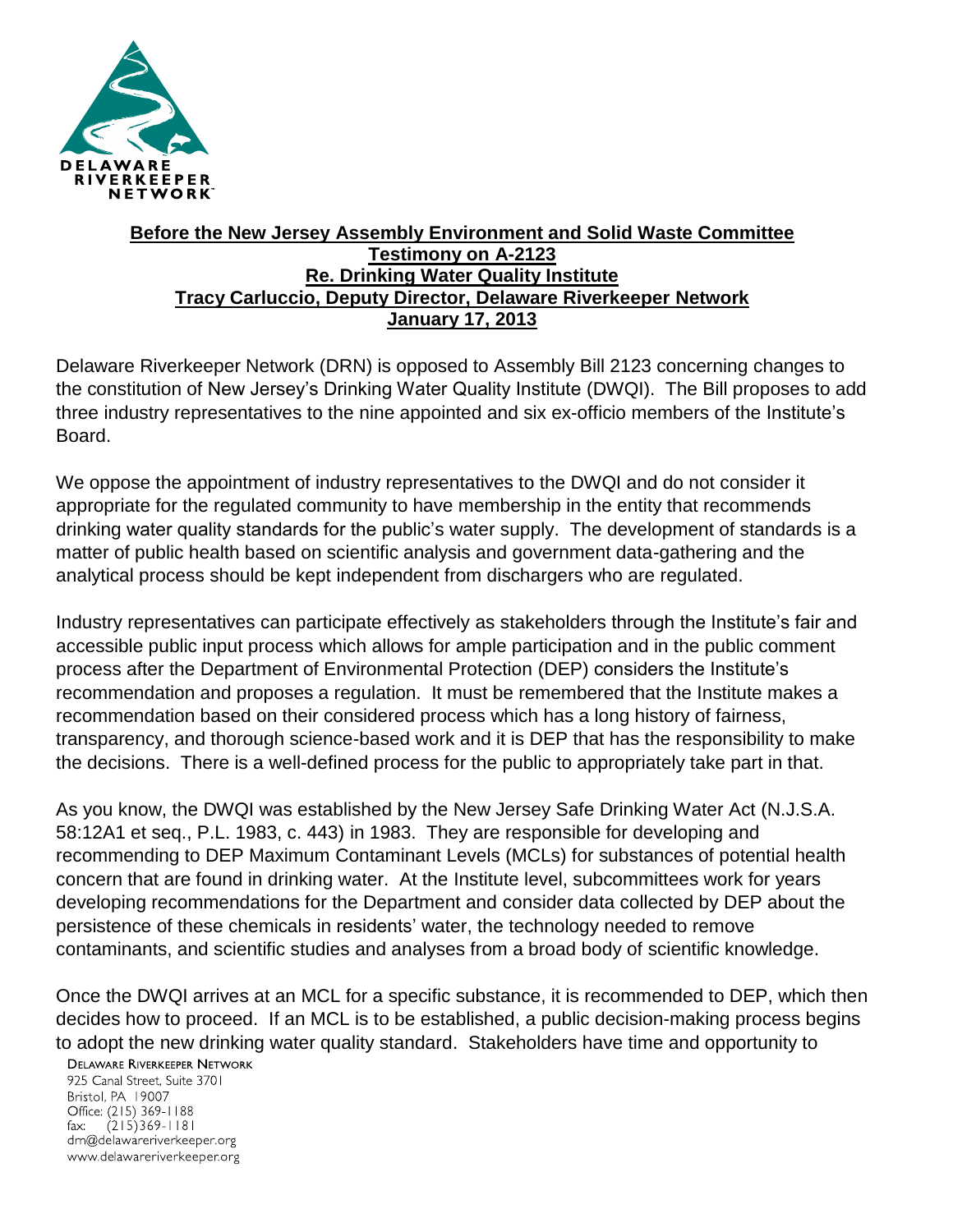participate in this standard-setting process as DRN and others have done over the years. But something has gone wrong in New Jersey. The DWQI, now entering its 30th year of protecting New Jerseyans, has effectively been shut down and no progress has been made on critical pollutants that are contaminating our drinking water in more than 2 years. As a matter of fact, until this Bill's posting, there has been a veil of secrecy about what is going on with the DWQI, why the DWQI has not held any public meetings since September 2010 and who is behind the unprecedented work stoppage.

DRN has submitted letters to DEP over the past two years asking about the DWQI but no information about when the Institute will meet again and what progress is being made on their work plans has been released. This is very troubling because the DWQI was developing recommendations for several crucially important drinking water standards and studies of the health impacts of certain contaminants were in progress. At their last meeting in 2010, the DWQI reported on perflourinated chemicals (PFOA, PFOS, etc.), hexavalent chromium, perchlorate, uranium, gross alpha and radium – all extremely toxic materials that require urgent action. Yet all progress on developing safe drinking water standards for these dangerous chemicals is at a standstill under the current Administration – this exposes the public to pollution that has the potential for very real impacts on people's health.

An example of a contaminant that the DWQI was actively working on is PFOA and the family of perflourinated chemicals (PFCs). In February 2007, the New Jersey Department of Environmental Protection (NJDEP) set a drinking water guidance level of .04 parts per billion (PPB) after finding PFOA contamination in drinking water supplies in 17 of 23 water systems they tested across the state. The highest levels were found in Deepwater, Salem County, near DuPont's Chambers Works Facility. This is the nation's strictest level and is the first step towards establishing a mandatory drinking water standard in the state. The level is based on occurrence and human health effects over lifetime exposure.<sup>1</sup>

According to the methodical process followed by the State, the next steps were underway at the DWQI with an expected recommendation sometime after that initial guidance level. In fact, a second round of sampling was done after the 2007 testing and DEP is apparently sitting on a new report about the presence of perflourinated chemicals in the state's drinking water. Two OPRA requests by DRN have led to a stone wall – as recently as October 2012 DEP denied us access to the report, saying it was "deliberative". Deliberative - for more than two years?

EPA has warned that PFOA is a likely carcinogen and has ordered Dupont to phase it out of use; studies by the Centers for Disease Control, John Hopkins, and by West Virginia University Medical School, show a range of dangerous health impacts including to infants and pregnant women, and papers published by the American Medical Association and other journals reveal links to prostate, bladder and liver cancer, higher than normal levels of cholesterol (a risk factor for heart attack and stroke), and a correlation between PFC's in blood and cardiovascular disease. A

 $\overline{a}$ 

 $1$  "Occurrence and potential significance of perfluorooctanoic acid (PFOA) detected in New Jersey public drinking water systems" by Gloria Post, NJDEP Division of Science, Research and Technology (DSRT); Judy Louis, NJDEP DSRT; Keith Cooper, Rutgers University; Betty Boros-Russo, NJDEP Bureau of Safe Drinking Water; and Lee Lippincott, NJDEP (DSRT)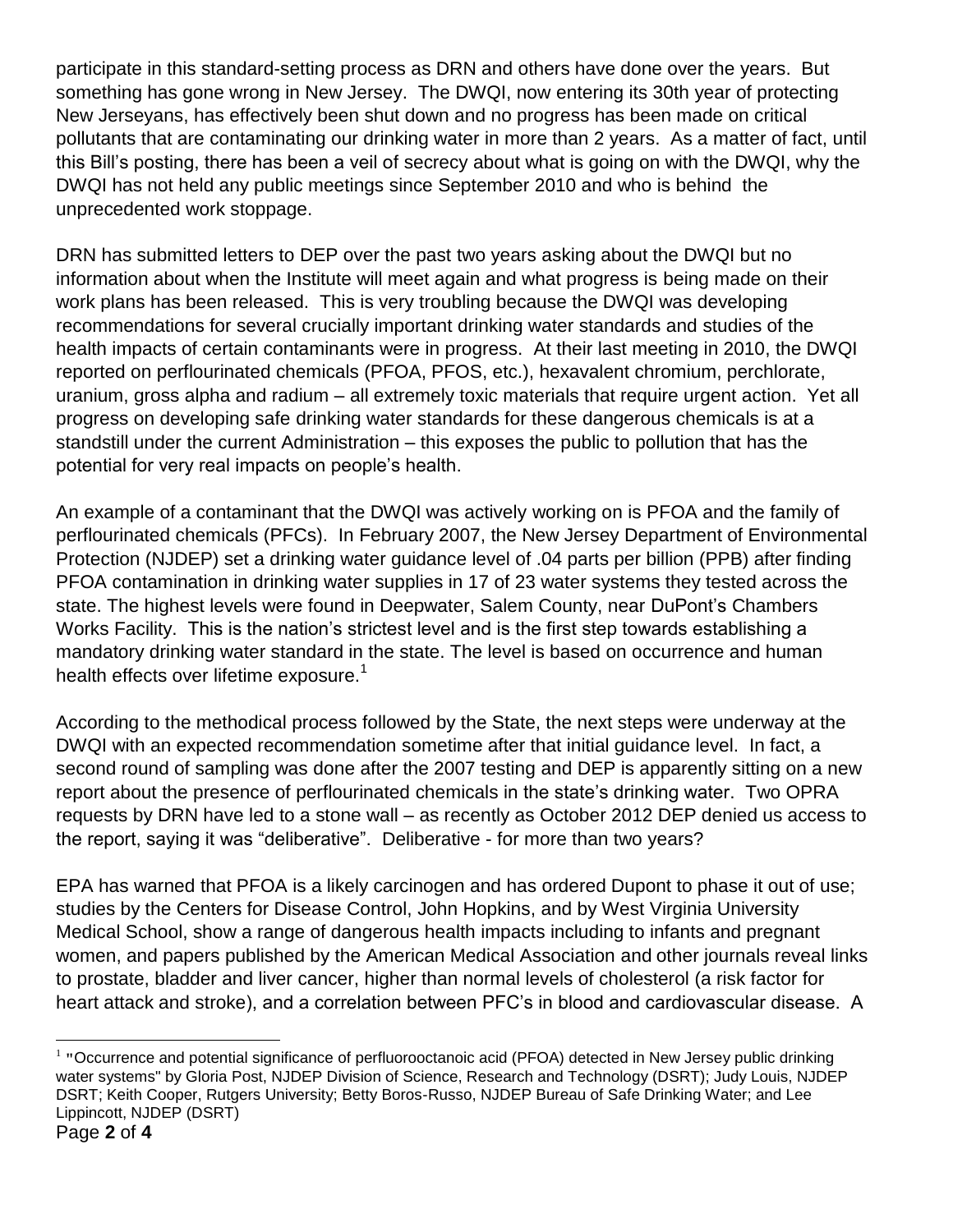court-ordered panel in Ohio (C8 Health Project) has found links to pregnancy-induced hypertension, ulcerative colitis, thyroid disease, testicular cancer and kidney cancer. Multi-millions have been paid in damages by industry to people who have been exposed to PFOA - examples are a historic settlement with residents in the mid-Ohio Valley and a lawsuit in Salem County that was recently settled.

Despite all of this, EPA has delayed taking final action on an MCL for PFOA until a projected date of 2025. PFOA shows up in the blood of 98% of U.S. residents because it is so widely used in consumer products—it's even been found in polar bears. And we know it is in New Jersey residents' drinking water, according to DEP's reports. New Jersey, once the leader in moving ahead with a protective drinking water standard, is now stymied as well. We want to know what's going on with PFOA and the other highly dangerous contaminants the DWQI was working on and believe the public has a right to know.

Now all of a sudden A2123 is offered to add industry representatives to the DWQI. Is this a reflection of what seems to be a national trend to slow down or stop progress on the regulation of pollutants in our drinking water? At the federal level the chemical industry is trying to stop Congress from continuing to fund the National Institute of Health's Report on Carcinogens (which is required by law). This is being protested by environmental and public health scientists.<sup>2</sup> The chemical industry is also trying to take control of EPA's Integrated Risk Information System (I.R.I.S.) process that develops risk assessments for oral and ingestion exposure to chemicals, amounting to what some have reported as a "cancer lobby" in Washington D.C., led by the American Chemistry Council.

Industry is also pushing its own studies of chemicals at EPA and government scientific agencies. The Center for Progressive Reform exposed in a report that industry-sponsored studies are more likely to reach conclusions favorable to the sponsor than non-industry studies.<sup>3</sup> Truly objective and independent health standard setting processes need to remain out of the chemical industry's reach in order to fairly establish safe drinking water and air quality standards. Today, the antiregulation sentiment being pushed by special interests is having the effect of shutting down the progress of setting safe standards for exposure – something that is urgently needed for some of the most dangerous chemicals in use today. Tens of thousands of chemicals are not regulated under the Toxic Substances Control Act and other laws such as the Safe Drinking Water Act. Of the 83,000 chemicals in use today, most are unregulated and only about 200 have been tested, according to EPA staff.

A-2123 is not in the public interest, it favors the regulated community of dischargers and compromises the independence of the DWQI that is charged with developing science and health based safe drinking water standard recommendations. We respectfully request that you do not approve this Bill. The answer is not adding industry representatives and lots of bureaucratic red tape to New Jersey's DWQI well regarded and nationally recognized work. This will only delay the

 $\overline{a}$ 

<sup>&</sup>lt;sup>2</sup> Letter to Congress from 76 scientists, re. Funding for the Report on Carcinogens in FY 2013, September 4, 2012. [http://docs.nrdc.org/health/files/hea\\_12090401a.pdf](http://docs.nrdc.org/health/files/hea_12090401a.pdf)

<sup>3</sup> Rena Steinzor and Wayland Radin, "Cozying Up: How Manufacturers of Toxic Chemicals Seek to Co-opt Their Regulators", Center for Progressive Reform, September 2012.